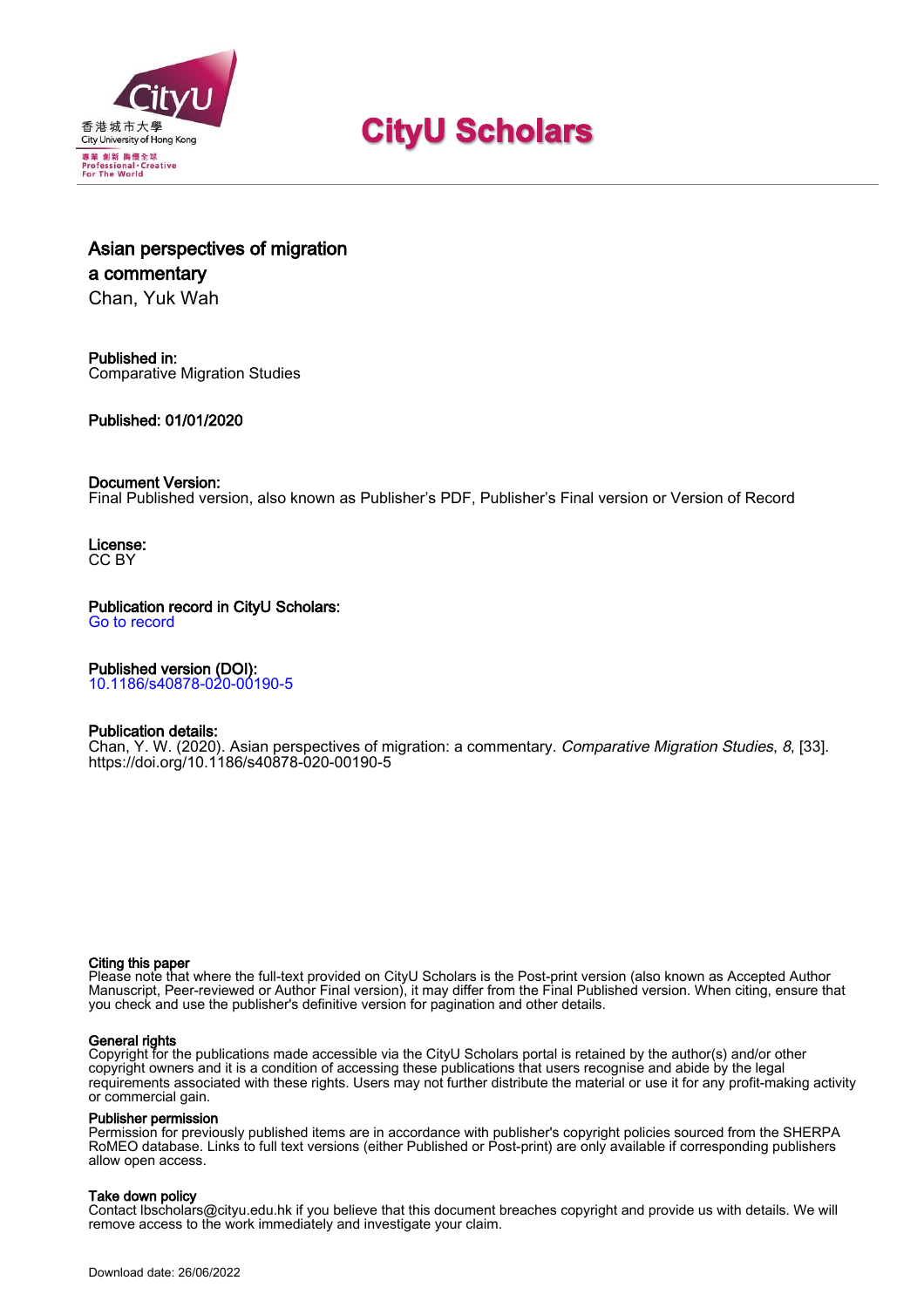## COMM EN TARY Open Access

# Asian perspectives of migration: a commentary



Yuk Wah Chan

Correspondence: [yukchan@cityu.](mailto:yukchan@cityu.edu.hk) [edu.hk](mailto:yukchan@cityu.edu.hk)

Department of Asian and International Studies, City University of Hong Kong, Kowloon Tong, Hong Kong

### Abstract

This commentary discusses the scope of institutionalization by providing a regional dimension of migration studies. A pivotal weakness of the article is its lack of understanding of Asian migration scholarship which has thrived in the past two decades and has been a great impetus for the development of migration studies.

Keywords: Asian migration, Age of migration, Supermobility, Superdiversity

### The scope for institutionalization

The paper has nicely summed up the different knowledge streams of the academic field of migration studies and their development in the past few decades. By using the term 'institutionalization', it leads us to think systemically about the knowledge production process, mechanism of the maintenance and continuation of this knowledge field. It also provides fascinating quantified data on relevant scholarly clusters, and it is quite clear that migration scholars have increasingly self-identified with such a field. There is also strong evidence for inter-referencing and the development of epistemic communities serving as platforms of debates. Perhaps one negligence is the lack of mention of the increasing numbers of programmes, centres, clusters, networks that pool resources for training migration researchers, e.g. postgraduate students, with special focuses on migration. This is one important factor to the expansion of migration studies and building up migration scholarly communities.

Yet, in order to better understand the scope of this institutionalization, I hope to bring attention back to the origin of knowledge production, i.e. the social phenomenon that gives rise to research and provides us with field data. Migration has become a 'global' scene since the turn of the century, and with the rise of 'the age of migration' (Castles and Miller [1993\)](#page-5-0), scholars and researchers are paying much of the needed efforts to explore and understand such a phenomenon. We are seeing around 272 million of international migrants by 2019 (UNDESA [2019\)](#page-5-0). Asia is the region producing the most international migrants and, like Europe, receiving the most (MDP [2020\)](#page-5-0). The abundance of international migrations in Asia has given rise to Asian migration scholarship emerged since the mid-2000s. One major weakness of the paper is the lack of



© The Author(s). 2020 Open Access This article is licensed under a Creative Commons Attribution 4.0 International License, which permits use, sharing, adaptation, distribution and reproduction in any medium or format, as long as you give appropriate credit to the original author(s) and the source, provide a link to the Creative Commons licence, and indicate if changes were made. The images or other third party material in this article are included in the article's Creative Commons licence, unless indicated otherwise in a credit line to the material. If material is not included in the article's Creative Commons licence and your intended use is not permitted by statutory regulation or exceeds the permitted use, you will need to obtain permission directly from the copyright holder. To view a copy of this licence, visit <http://creativecommons.org/licenses/by/4.0/>.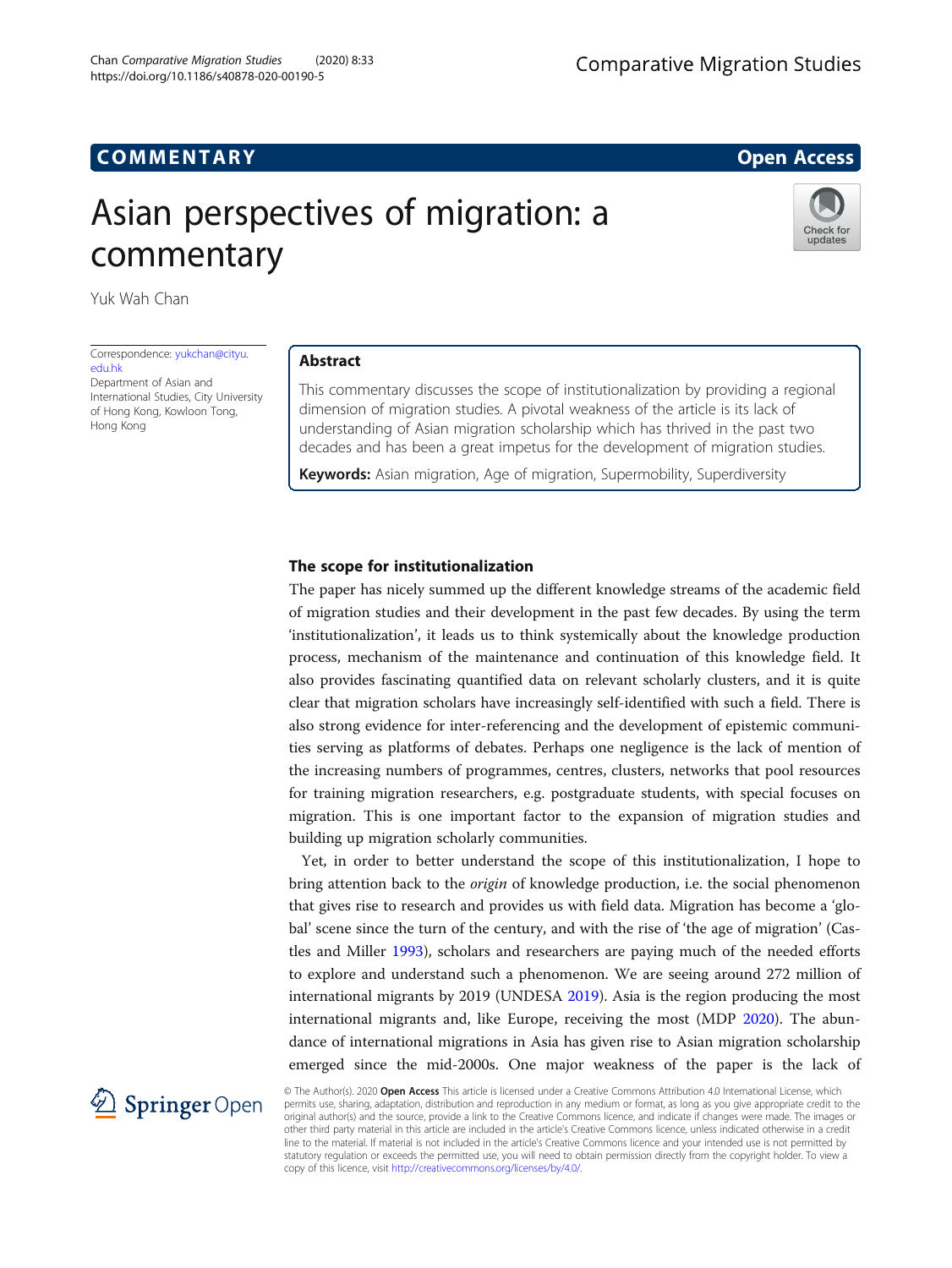understanding of this scholarship, despite the fact that it has mentioned briefly how Asian scholarship on migration has been lacking behind in terms of co-authorship.

The prominence of Asian migration, both as an empirical phenomenon and as an academic turn of interest in Asian scholarship to migration studies, has been one pivotal factor for the expansion of migration studies. One may see Asian migration as a new stream in migration studies with a stress on a regional dimension. The rise of Asian migration has at least contributed to migration studies in 3 ways:

- Provide numerous empirical migration cases that are rich sources of knowledge production.
- Spark off research interest among younger scholars into the field; many of them are from Asian research and education institutes or/and are themselves migrants.
- Contribute intriguing cases for the further development of migration framework and theoretical refinement.

### Regionalization of migration studies

Asian migration, the migration flows to and from Asia, has captured the attention of many Asian and western researchers. With the rise of the 'Asian century', the region has become the 'power house' generating migration mobility. If the 1990s was the age of migration (Castles and Miller [1993](#page-5-0)), the 2010s could be 'the age of Asian migration' (Chan et al. [2014;](#page-5-0) Chan et al. [2015\)](#page-5-0). A large number of Asian and western scholars (across disciplines such as geography, anthropology, sociology, political studies, gender and development studies) have engaged in migration research in the region. Phd students in Asia have also shown great interest in the field. Asian migration scholarship has not only picked up cases and classified the variety of migration paths and forms, it has also conversed with global migration theories and engaged in theoretical framing and suggesting new sub-fields and key concepts.

### Cold war legacy

The Cold Wars in Asia in the second half of the last century had produced large pools of displaced persons or refugee migrants (e.g. from Vietnam, Cambodia and Laos), who were resettled in different western countries or dispersed in Asian places. There has been an intrinsic connection between the Asian refugee diaspora and new Asian migrations after the 1990s. These earlier Asian diasporas continued to be an important pulling factor for chain migration from their home countries. The political standoffs during the Cold War period had also resulted in the government organized programmes of labour migration between communist Asia and communist Europe. Thus, the formation of the Asian diasporas in late last century has clearly manifested a split between government-related and anti-government migrant communities (Chan and Tran [2011\)](#page-5-0).

### Gender and migration

Economic disparity in Asia has made developed countries magnet for those opting for upward mobility and better-paid jobs. Low-skilled labour migration is one dominant feature in Asia, and this migration is often a gendered one. One special field that emerged from labour migration is 'migrant domestic helper studies' (Constable [1997;](#page-5-0) Parrenas [2000](#page-5-0);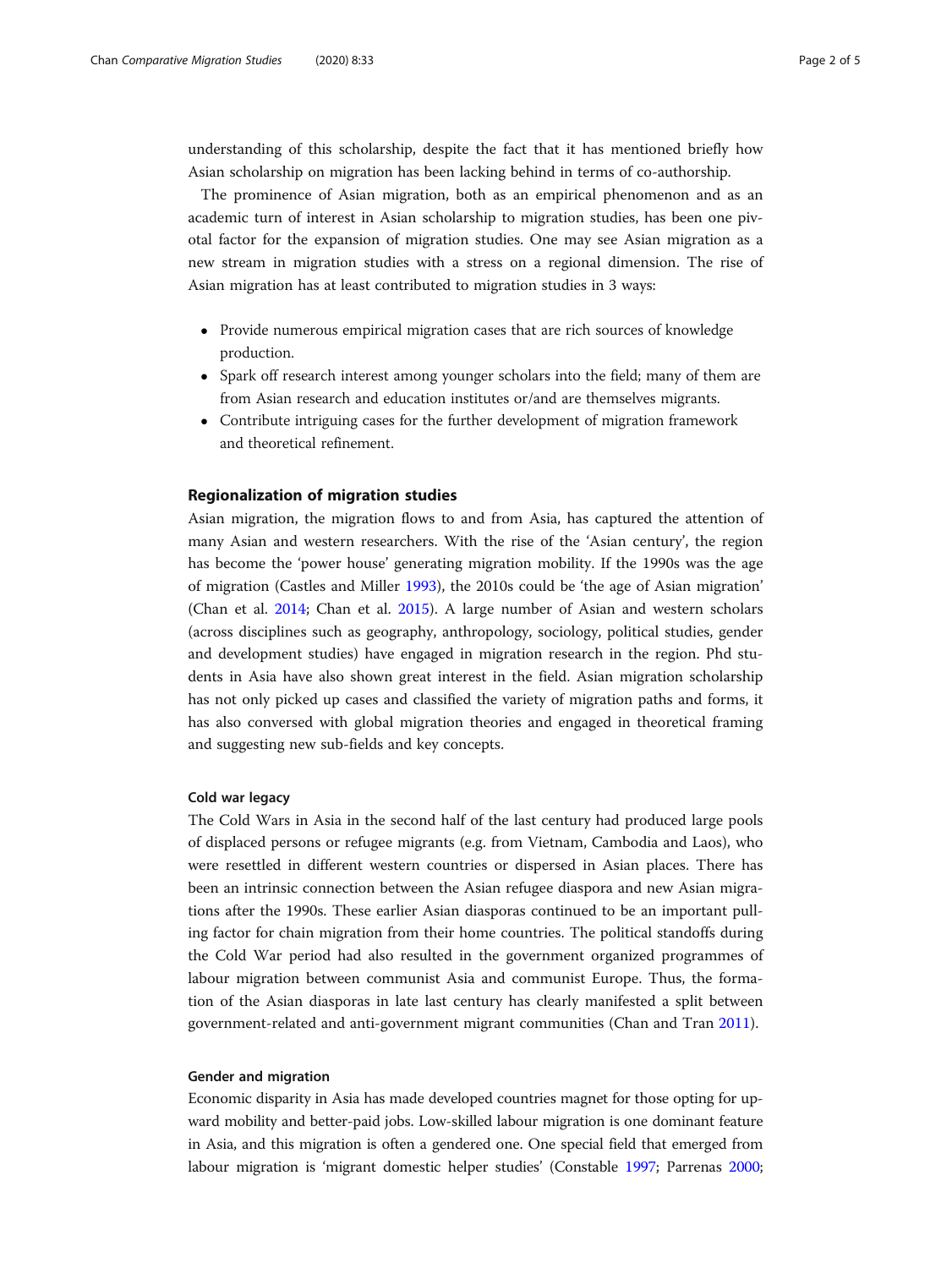Piper and Roces [2003](#page-5-0); Lan [2006](#page-5-0); Cheng [2006;](#page-5-0) Huang et al. [2005](#page-5-0); Huang et al. [2012](#page-5-0); Chan [2015;](#page-5-0) Piper and Withers [2017](#page-5-0)) which is particularly prominent among scholars and researchers concerning about development and human rights. A number of them also collaborated with international organizations, such as IOM and ILO. This migration field has put a re-emphasis on the development-migration and development-gender nexus.

Besides labour migration, another prominent form of gender related migration in Asia is 'marriage migration', which has resulted in the development of a global marriage market and boosted cross-border mobility (Wang and Hsiao [2009;](#page-5-0) Yang and Lu [2010](#page-5-0)). This form of migration has witnessed hundreds of thousands of Asian brides crossing border to join the newly met husband in affluent Asian places, such as Japan, South Korea, Singapore, Taiwan and Hong Kong. Vietnam, for example, is a major source country for such migration. The demand for more subservient wives in the receiving countries and the desire for upward mobility in the sending countries have given rise to a global marriage market controlled, manipulated, and shaped by many 'introduction marriage' agencies, which in turn augment the momentum for overseas marriage (Wang and Chang [2002\)](#page-5-0). Some have also argued for the structural affinity faced by low-skilled foreign domestic helper migrants and foreign wives (Piper and Roces [2003](#page-5-0); Lauser [2008\)](#page-5-0). Both of these migration fields are dominated by female migrants and have contributed to the 'feminization of migration'.

### Nouveau rich Asian migrants

Unlike what happened in the 19th and twentieth century, Asians today do not migrate as 'poor migrants'; there are numerous nouveau rich Asian migrants. The flourishing of the Asian economy since the beginning of the new millennium has made migration affordable for many. Affluent Asian migrants settled elsewhere through investment and education. China, for examples, has sent over three million scholars and students abroad since 1978 (Liu and van Dongen [2016\)](#page-5-0). Chinese student migrants in the early years may not be considered as rich. Yet, increasingly, many overseas Chinese students were observed as conspicuously rich. Overall, Asians are the top source of investment as well as education migration in and beyond Asia. China is now producing a large number of HNWI (high net wealth individuals) who are also investment migrants. HNWI from PRC not only used their newly gained wealth to attain overseas citizenship, they also deployed their capitals to get access to various strategic investment opportunities around the world. Migration (through whatever forms and means) is no longer merely a 'migration', but family strategies for investment and transferal of capitals (Chan [2018\)](#page-5-0). The dichotomy between the assimilation and transnationalism model may limit one's understanding of the new dynamics and political economy in migration.

### Asian diasporas

Vis-a-vis the kind of 'superdiversity' in the west (Vertovec [2007](#page-5-0)), sporadic political economies in Asia have led to a kind of 'supermobility' in Asia. Migrants actually conduct periodic returns to home for better economic opportunities – such as job and business. Many Asians quickly recycle their migration turns and conduct multiple and circular migrations (sometimes within only a few years) (Ley and Kobayashi [2005](#page-5-0); Tsuda [2003](#page-5-0); Xiang et al. [2013\)](#page-5-0). This 'supermobility' is made possible by the particular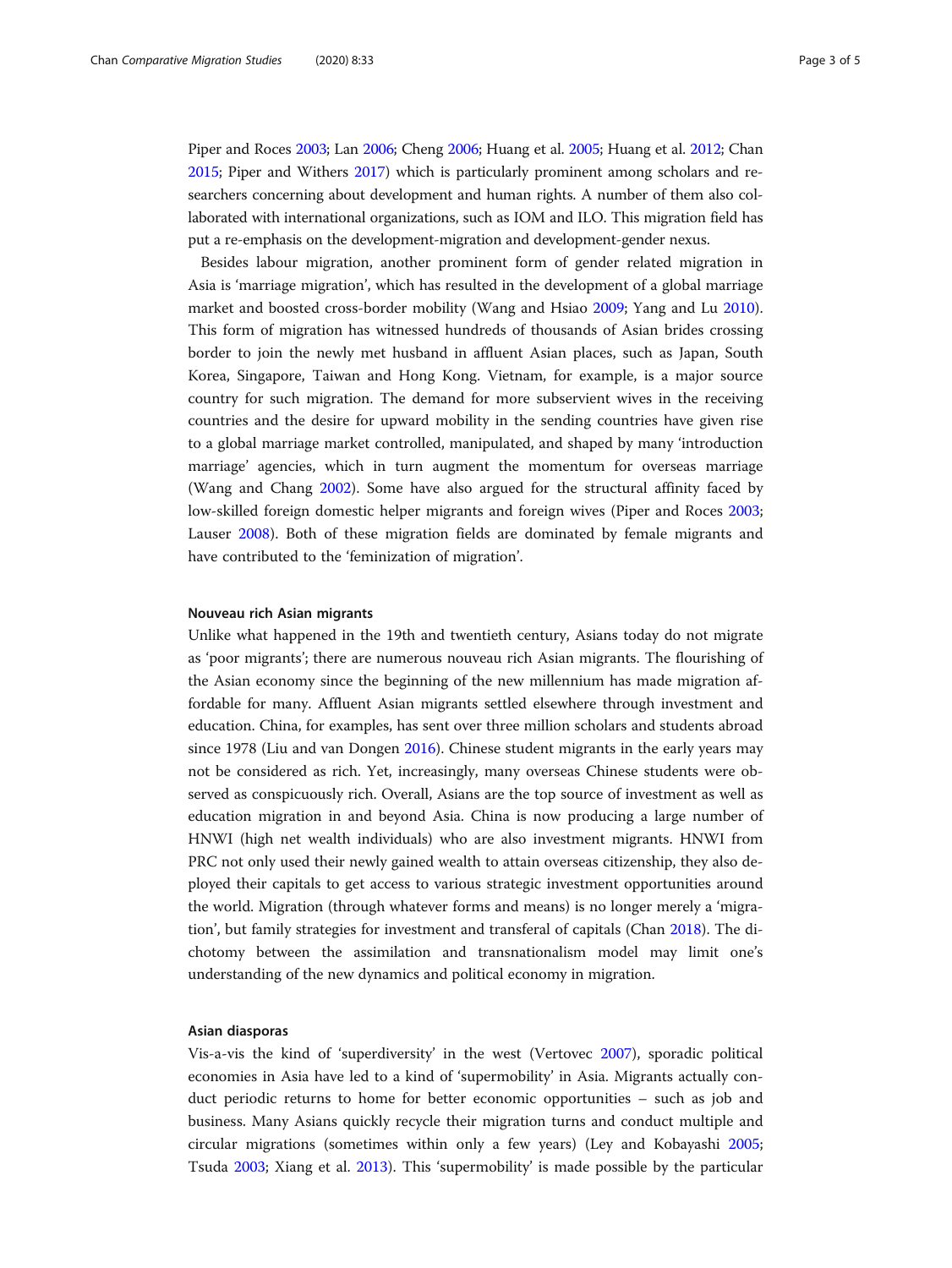political and economic realities in Asia and the multifarious migration schemes drafted by various governments in and beyond Asia.

Asian diasporas, formed at different times, under different political economic contexts and from different places of origin, have made researchers tap the question – 'what is a diaspora'. Diaspora, often prefixed with an ethno label, may not be an adequate term to cover all those within a certain ethnic group or from a certain country. Some have explored dissonant diasporas (King and Christou [2011](#page-5-0); Chan [2013\)](#page-5-0). Different migration experiences and continued transiency have complicated the formation and split within overseas migrant communities.

### Migration governance and the state

The new challenge for migration studies is how migration governance has affected state power and state-migrant relationship. How has migration mobility challenged state power and re-shaped the role of the state? How do governments continue their governance over overseas subjects (both permanent and temporary migrants)? How has migration mobility challenged the notion of the 'national community' (Chan [2019](#page-5-0))? Many migrant-sending countries have implemented diaspora-engagement initiatives A relevant concept, 'emigration state', has been coined by Gamlen ([2008](#page-5-0)). China and Vietnam, for example, are particularly active in engaging overseas national communities. How do these measures affect migrants who dwell beyond national borders? How would overseas subjects affect the politics of the mother countries? How would this diaspora-state interaction affect international relations? Do sovereign powers stop at national borders? All these questions pose new dilemmas for political scientists.

### Conclusion

All in all, Asian migration has provided an important impetus for grounding migration studies into various academic debates and infusing the field with much needed research passion and energy. Empirically, Asia has brought about a large spectrum of migration stories which entail various migration paths (South-North, North-North, South-South and North-South), providing fertile ground for migration research. The 2000s and 2010s witnessed the emergence of active migration scholars from Asia, including those from Singapore, Hong Kong, South Korea, Japan, the Philippines, Taiwan and China, who helped to expand international readership on migration work. Many migration scholars and researchers are themselves migrants, and have attended to migration which they have first-person experiences. Asian migrations also offer rich field data and cases for testing theoretical concepts which in turn help framing issues. Thus, to bring to light the issues of growing scholarly interest in migration studies, one should not have neglected the great impetus that Asian migration scholarship has had on the institutionalization of migration as a research field.

Author's contributions The author read and approved the final manuscript.

Competing interests The author declares that she has no competing interests.